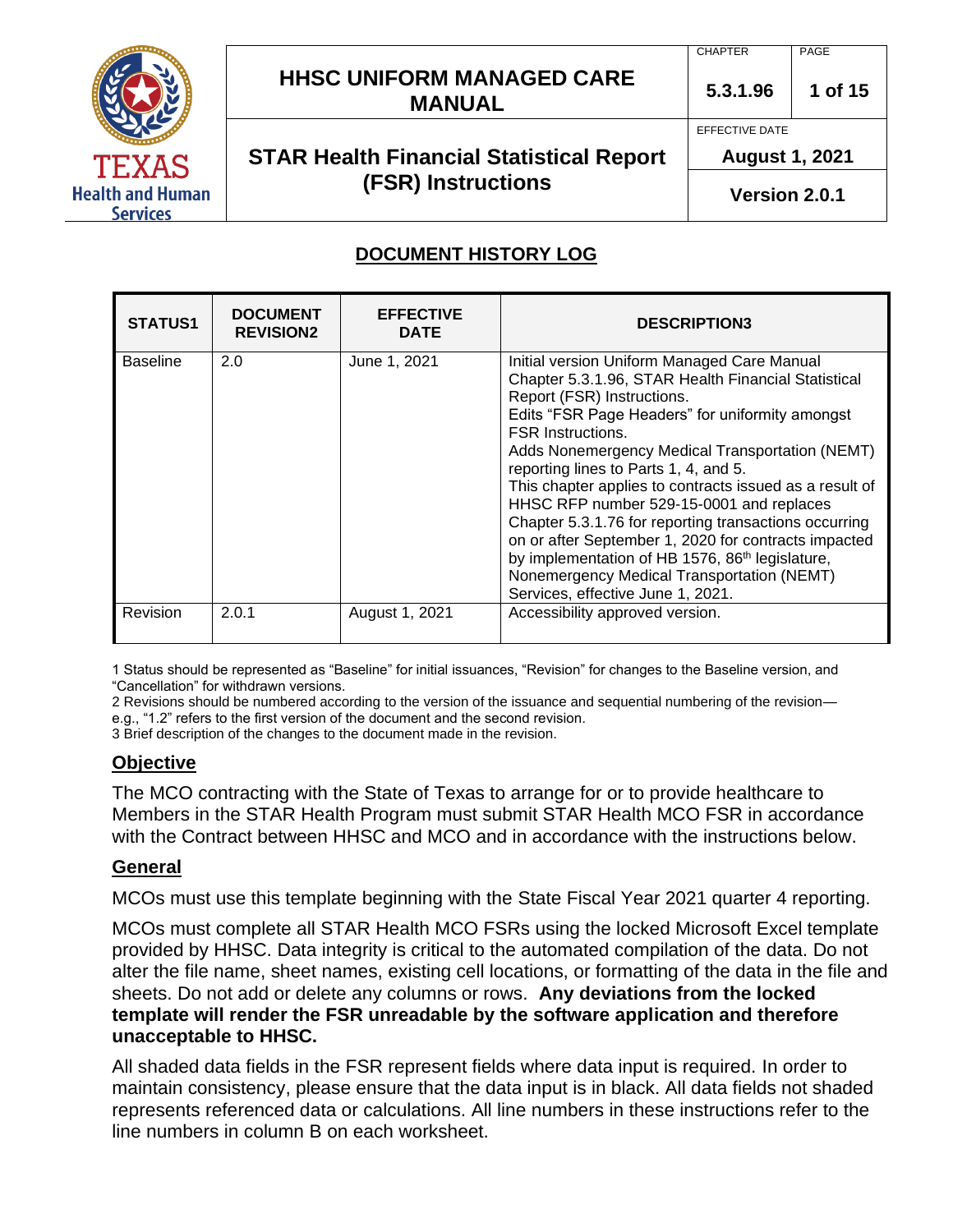|                                            |                                                   | <b>CHAPTER</b>        | PAGE    |
|--------------------------------------------|---------------------------------------------------|-----------------------|---------|
|                                            | <b>HHSC UNIFORM MANAGED CARE</b><br><b>MANUAL</b> | 5.3.1.96              | 2 of 15 |
|                                            |                                                   | EFFECTIVE DATE        |         |
| <b>TEXAS</b>                               | <b>STAR Health Financial Statistical Report</b>   | <b>August 1, 2021</b> |         |
| <b>Health and Human</b><br><b>Services</b> | (FSR) Instructions                                | Version 2.0.1         |         |

**Cells can be linked within the template, but there can be no outside links to the MCO accounting systems or other sources.**

The following note is included on all FSR pages **"Note: Except where stated otherwise, reporting is on an incurred basis (that is, reported in the period corresponding to dates of service, rather than to date paid). All prior quarters' data must be updated to reflect the most recent revised IBNR estimates."** The MCO must update member months' data in accordance with information provided by the enrollment broker.

## **Before completing the STAR Health FSR, complete the Admin and QI FSR.**

#### **FSR Page Headers**

Header information entered on Part 1 populates header data for all the other sheets; please make sure Part 1 is entered correctly. Enter the following on Part 1:

**MCO Name**: Select the MCO's name from the drop-down menu.

**State Fiscal Year**: Select the State Fiscal Year (SFY) from the drop-down menu.

**Submission Date**: Enter the month, day, and year, e.g., 6/30/2015.

**Submission Type**: Select the type of FSR, (e.g., Q1; Q2; Q3; Q4; Year End + 90 Days; Year End + 334 Days) from the drop-down menu.

**Service Area**: Select the Service Area from the drop-down menu.

**Rptg Period End Date**: Enter the month, day, and year, e.g., 5/31/2015.

#### **Part 1: Summary Income Statement**

Line 1: Member Months: Referenced from Part 3, Line 18, "Total Member Months."

Line 2: Average Monthly Member Months: Calculated as Line 1, "Member Months," divided by the number of months of membership data.

#### **Revenues:**

Line 3: Medical Premiums: Referenced from Part 3, Line 6, "Total Medical Premiums."

Line 4: Pharmacy Premiums: Referenced from Part 3, Line 24, "Total Pharmacy Premiums."

Line 5: Investment Income: Enter all interest and dividend income resulting from investment of funds received from the state and federal governments under the Managed Care Contract.

Line 6: Health Insurance Providers Fee Reimbursement: Enter the amount of the Health Insurance Providers Fee, which was reimbursed by HHSC as required under the Affordable Care Act (ACA), including any gross up for corporate federal income tax and state premium taxes as applicable to the STAR Health FSR.

Line 7: Other Revenue: Enter all income generated from the STAR Health Program for the Contract Service Area other than premiums (HHSC Capitation), the Health Insurance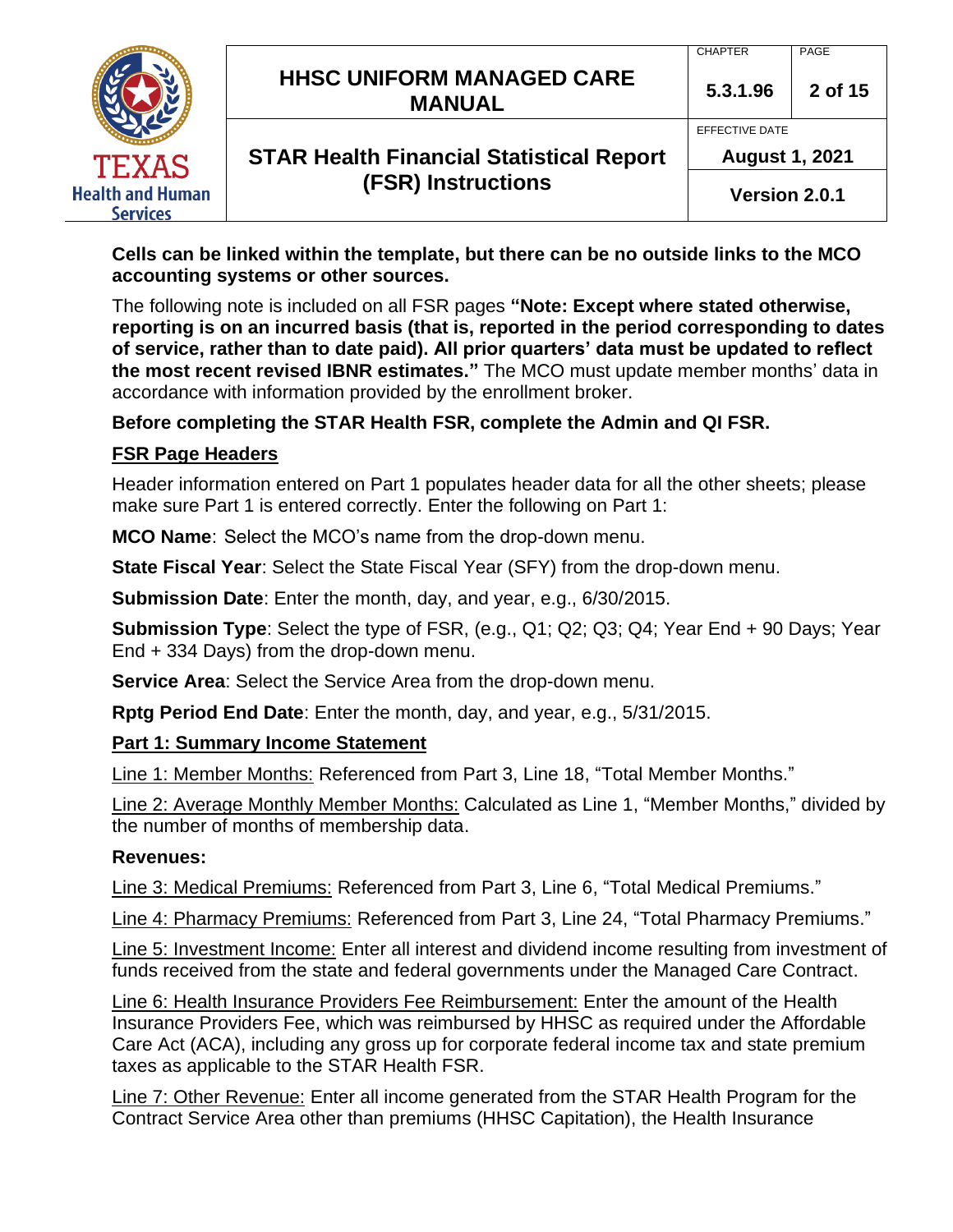|                                            | <b>HHSC UNIFORM MANAGED CARE</b><br><b>MANUAL</b> | <b>CHAPTER</b><br>5.3.1.96              | PAGE<br>3 of 15 |
|--------------------------------------------|---------------------------------------------------|-----------------------------------------|-----------------|
| <b>TEXAS</b>                               | <b>STAR Health Financial Statistical Report</b>   | EFFECTIVE DATE<br><b>August 1, 2021</b> |                 |
| <b>Health and Human</b><br><b>Services</b> | <b>(FSR) Instructions</b>                         | Version 2.0.1                           |                 |

Providers Fee Reimbursement, and Investment Income. Do not include direct claim reimbursements received from HHSC.

Line 8: Total Gross Revenues: Calculated sum of Lines 3 through 7.

Line 9: Health Insurance Providers Fee & Related Costs: Enter the sum of:

- a) the amount paid to the IRS specifically and solely for the ACA Health Insurance Providers Fee, as required under the Affordable Care Act (ACA) and as attributable to the STAR Health FSR (exclude any amounts accrued for ACA Health Insurance Providers Fee which were not paid during the FSR period);
- b) the increase in the amount incurred for corporate federal income taxes resulting from the Health Insurance Providers Fee Reimbursement which is attributable to the STAR Health FSR.

Do not include any increase to Premium Taxes resulting from the Health Insurance Providers Fee Reimbursement in Line 9. All Premium Taxes incurred should be included in Line 10.

Maintain for FSR audit purposes the derivations supporting items a) and b) above.

Line 10: Premium Taxes: Enter the premium taxes incurred for premiums applicable to the reporting period including any additional taxes incurred as a result of the Health Insurance Providers Fee Reimbursement from HHSC.

Line 11: Maintenance Taxes: Enter the maintenance taxes incurred for premiums applicable to the reporting period.

Line 12: Net Revenues: Calculated as Line 8, "Total Gross Revenues," less the sum of Line 9: Health Insurance Providers Fee & Related Costs, Line 10, "Premium Taxes," and Line 11, "Maintenance Taxes."

#### **Medical Expenses**

Line 13: Fee-For-Service: Calculated as Line 17, "Total Medical Expenses," minus the sum of Line 14, "Capitated Services," Line 15, "Net Reinsurance Cost," and Line 16, "IBNR Accrual-Medical."

Line 14: Capitated Services: Calculated as sum of Part 5, Line 21, "Capitated Services: PCPs, Hospitals, and Other Providers" and Part 5, Line 20, "Capitated Services: BH, Vision, etc."

Line 15: Net Reinsurance Cost: Calculated as sum of Part 5, Line 12, "Reinsurance Premiums," and Part 5, Line 13, "Reinsurance Recoveries."

Line 16: IBNR Accrual – Medical: Referenced from Part 5, Line 14, "Incurred But Not Reported (IBNR)."

Line 17: Quality Improvement: Referenced from Part 5, Line 16, "Quality Improvement".

Line 18: NEMT Expenses: Referenced from Part 4, Line 31, "Total NEMT Expenses."

Line 19: Total Medical Expenses: Referenced from Part 5, Line 18, "Total Medical Expenses."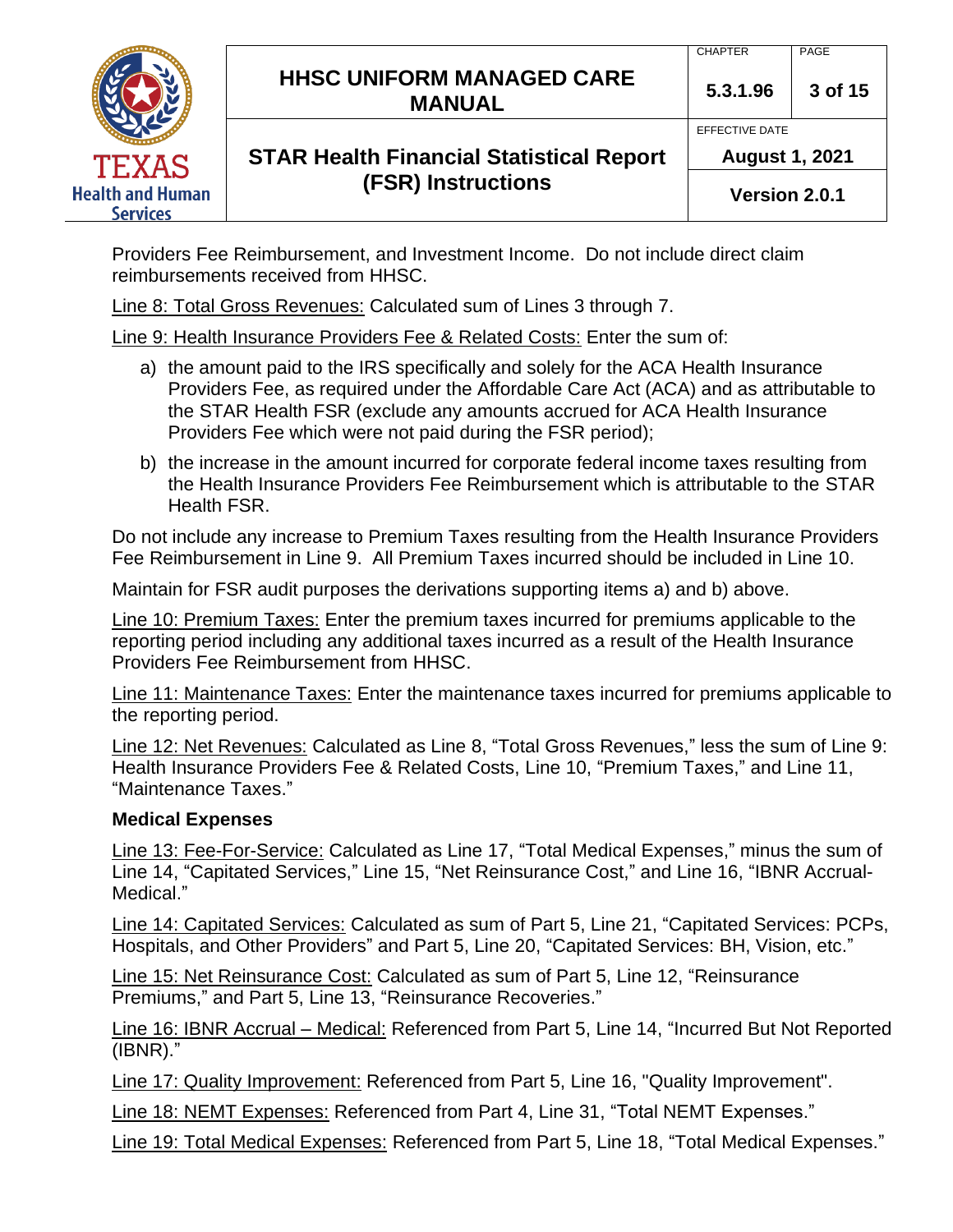|                         | <b>HHSC UNIFORM MANAGED CARE</b><br><b>MANUAL</b> | <b>CHAPTER</b><br>5.3.1.96 | <b>PAGE</b><br>4 of 15 |
|-------------------------|---------------------------------------------------|----------------------------|------------------------|
|                         |                                                   | EFFECTIVE DATE             |                        |
| <b>TEXAS</b>            | <b>STAR Health Financial Statistical Report</b>   | <b>August 1, 2021</b>      |                        |
| <b>Health and Human</b> | <b>(FSR) Instructions</b>                         | Version 2.0.1              |                        |

Line 20: Prescription Expenses (excluding PBM Admin): Referenced from Part 6, Line 9, "Total Prescription Expense (excluding PBM Admin)."

Line 21: Total Medical and Prescription Expenses: Calculated as sum of Line 19, "Total Medical Expenses," and Line 20, "Prescription Expenses (excluding PBM Admin)."

Line 22: Administrative Expenses: Enter the allocated "Administrative Expenses" from the Admin FSR, Part 2, Line 51, by the applicable Program/Service Area.

Line 23: Total Expenses: Calculated as the sum of Line 21, "Total Medical and Prescription Expenses," and Line 22, "Administrative Expenses."

Line 24: Net Income Before Taxes: Calculated as Line 12, "Net Revenues," minus Line 23, "Total Expenses."

Line 25: % Medical Exp to Net Revenues: Calculated as Line 19, "Total Medical Expenses," divided by Line 12, "Net Revenues."

Line 26: % Prescription Exp to Net Revenues: Calculated as Line 20, "Prescription Expenses (excluding PBM Admin)," divided by Line 12, "Net Revenues."

Line 27: % Total Medical and Prescription to Net Rev. (MLR): Calculated as the sum of Line 25 "% Medical Exp to Net Revenues" and Line 26,"% Prescription Exp to Net Revenues."

Line 28: % Admin Exp to Net Revenues: Calculated as Line 22, "Administrative Expenses," divided by Line 12, "Net Revenues."

Line 29: % Net Income to Net Revenues: Calculated as Line 24, "Net Income Before Taxes," divided by Line 12, "Net Revenues."

Line 30: % Adj. Admin to Net Revenues (excludes taxes and Prescription pass-through): Calculated as Line 22, "Administrative Expenses," divided by the difference of Line 12, "Net Revenues," less Line 4, "Pharmacy Premiums."

## **Post-income items**

Line 31: Performance Assessment: Enter in the YTD cell the amount of the Pay for Quality (P4Q) performance assessment.

## **Part 2: Statistics**

Line 1: Paid Medical Expenses Completion Factor: Calculated as the difference between Part 5, Line 16, "Total Medical Expenses," and Part 5, Line 14, "Incurred But Not Reported (IBNR)," divided by Part 5, Line 16, "Total Medical Expenses."

## **Total Cost \$PMPM**

Line 2: MCO Admin Cost (including PBM Admin): Calculated as Part 1, Line 20, "Administrative Expenses," divided by Part 1, Line 1, "Member Months."

Line 3: Health Insurance Providers Fee & Related Costs: Calculated as Part 1, Line 9, "Health Insurance Providers Fee & Related Costs," divided by Part 1, Line 1, "Member Months."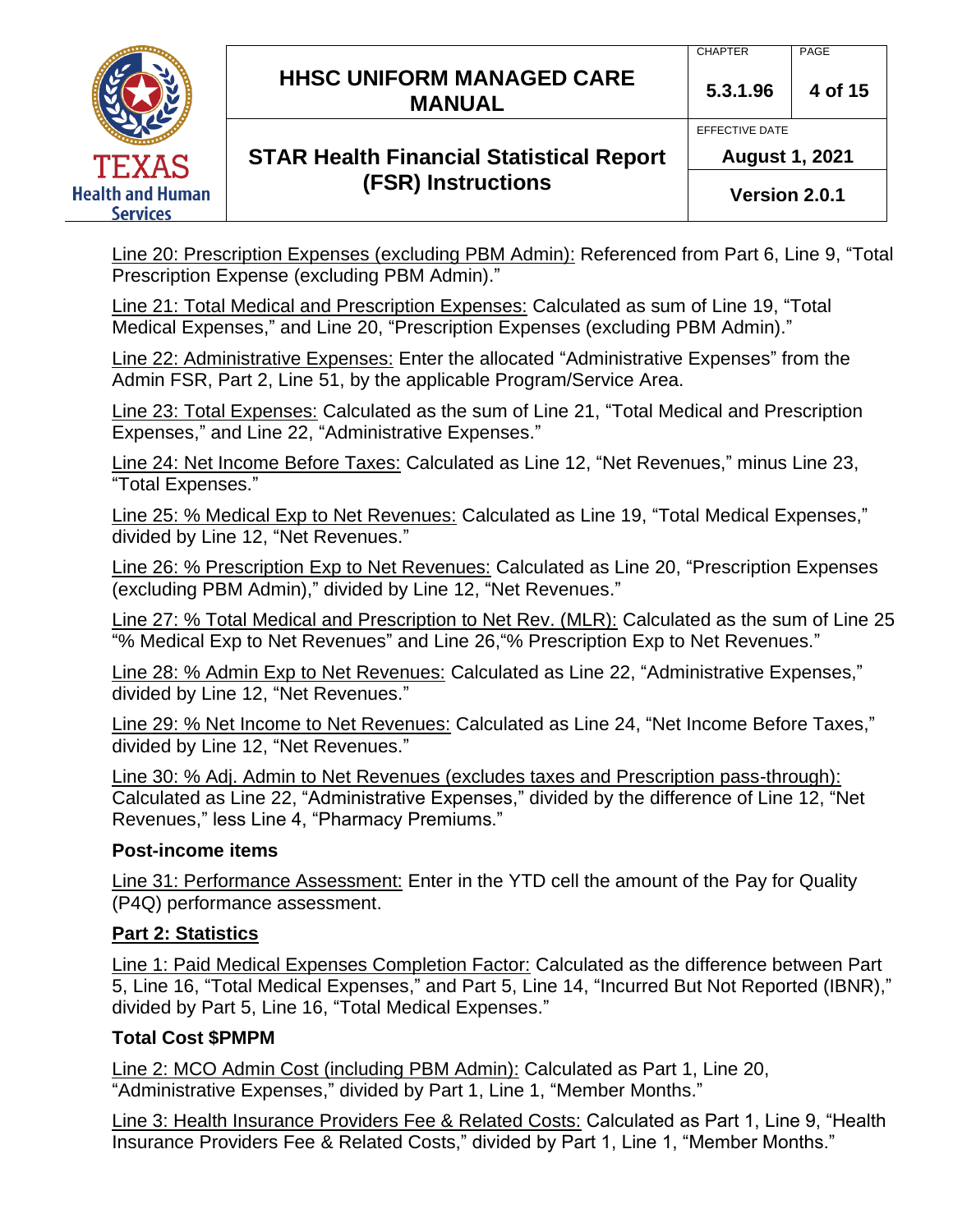|                                     | <b>HHSC UNIFORM MANAGED CARE</b><br><b>MANUAL</b> | <b>CHAPTER</b><br>5.3.1.96 | PAGE<br>5 of 15 |
|-------------------------------------|---------------------------------------------------|----------------------------|-----------------|
|                                     |                                                   | EFFECTIVE DATE             |                 |
| TEXAS                               | <b>STAR Health Financial Statistical Report</b>   | <b>August 1, 2021</b>      |                 |
| <b>Health and Human</b><br>Services | <b>(FSR) Instructions</b>                         | Version 2.0.1              |                 |

Line 4: Premium & Maintenance Taxes: Calculated as sum of Part 1, Line 10, "Premium Taxes," and Part 1, Line 11, "Maintenance Taxes," divided by Part 1, Line 1, "Member Months."

Line 5: Medical Expenses excl Net Reinsurance and Quality Improvement: Calculated as difference between Part 1, Line 18, "Total Medical Expenses," and the sum of Part 1, Line 15, "Net Reinsurance Cost," and Part 1, Line 17, "Quality Improvement", divided by Part 1, Line 1, "Member Months."

Line 6: Net Reinsurance: Calculated as sum of Part 5, Line 12, "Reinsurance Premiums," and Part 5, Line 13, "Reinsurance Recoveries," divided by Part 1, Line 1, "Member Months."

Line 7: Quality Improvement: Calculated as Part 1, "Quality Improvement" divided by Part 1, Line 1, "Member Months".

Line 8: Prescription Expenses (excluding PBM Admin): Calculated as Part 6, Line 9, "Prescription Expense (excluding PBM Admin)," divided by Part 1, Line 1, "Member Months."

Line 9: Subtotal: Calculated as sum of Lines 2 through 8.

Line 9: Profit/(Loss) before Experience Rebate: Calculated as Part 1, Line 22, "Net Income Before Taxes," divided by Part 1, Line 1, "Member Months."

Line 11: Total Cost \$PMPM to HHSC: Calculated as sum of Line 9 and Line 10.

## **Part 3: Medical and Pharmacy Premiums**

## **Medical Premiums (HHSC Capitation)**

Lines 1 through 5: Medical Premiums (HHSC Capitation): Each cell in this matrix is calculated and is the product of the corresponding capitation rate in the matrix of Lines 7 through 11 and the corresponding member months in the matrix of Lines 13 through 17.

Line 6: Total Medical Premiums: Calculated as the sum of Lines 1 through 5.

## **Medical Premium \$PMPM**

Lines 7 through 11: Medical Premium \$PMPM: Enter each risk group's medical capitation rate.

Line 12: Total Medical Premium \$PMPM: Calculated as Line 6, "Total Medical Premiums," divided by Line 18, "Total Member Months."

## **Member Months**

Lines 13 through 17: Member Months: Enter the member months based on the supplemental files supporting HHSC's monthly capitation payments to the MCO.

Line 18: Total Member Months: Calculated as the sum of Lines 13 through 17.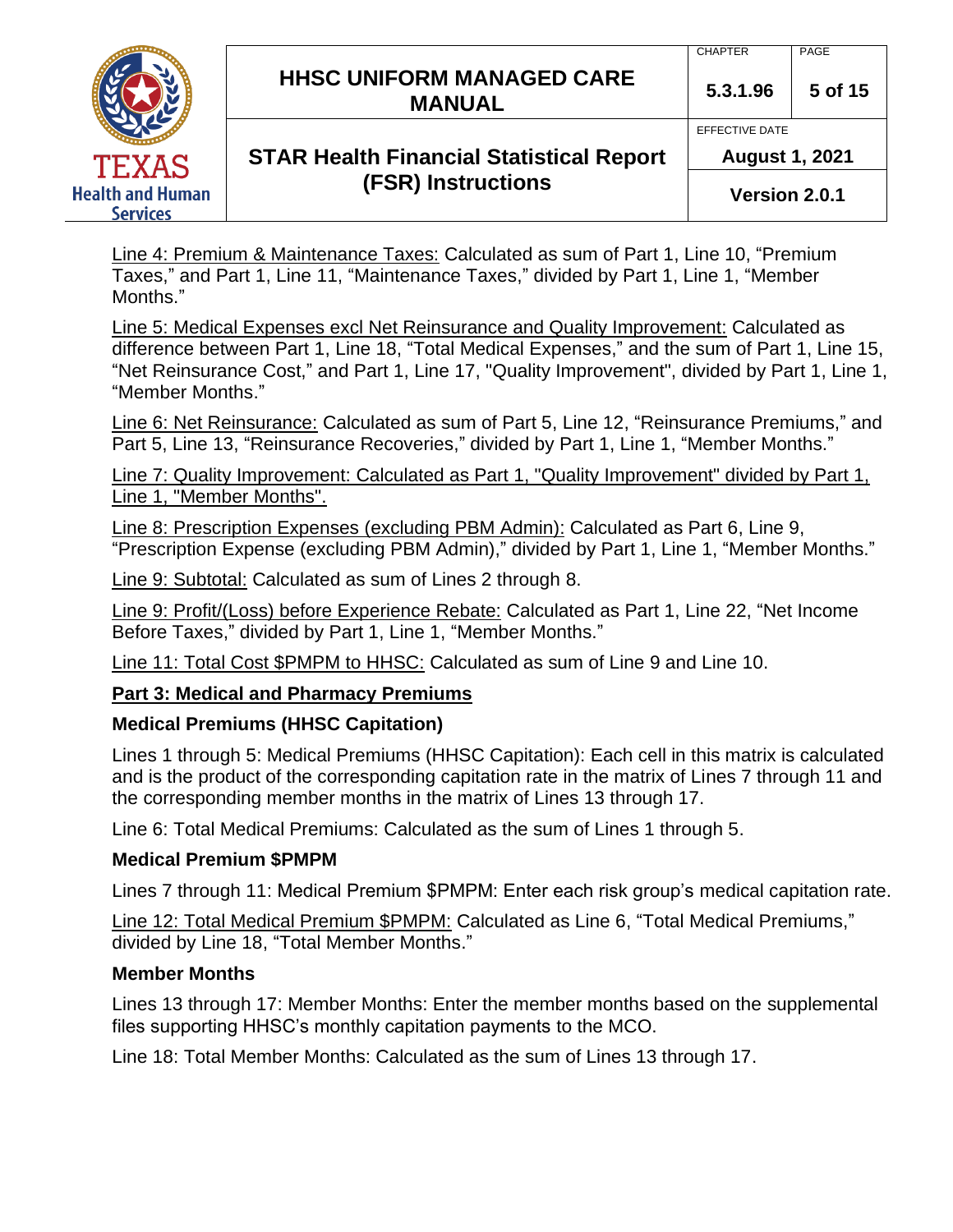|                                     |                                                   | <b>CHAPTER</b>        | PAGE    |
|-------------------------------------|---------------------------------------------------|-----------------------|---------|
|                                     | <b>HHSC UNIFORM MANAGED CARE</b><br><b>MANUAL</b> | 5.3.1.96              | 6 of 15 |
|                                     |                                                   | EFFECTIVE DATE        |         |
| TEXAS                               | <b>STAR Health Financial Statistical Report</b>   | <b>August 1, 2021</b> |         |
| <b>Health and Human</b><br>Services | <b>(FSR) Instructions</b>                         | Version 2.0.1         |         |

## **Pharmacy Premiums (HHSC Capitation)**

Lines 19 through 23: Pharmacy Premiums (HHSC Capitation): Each cell in this matrix is calculated and is the product of the corresponding capitation rate in the matrix of Lines 25 through 29, and the corresponding member months in the matrix of Lines 13 through 17.

Line 24: Total Pharmacy Premiums: Calculated as the sum of Lines 19 through 23.

#### **Pharmacy Premium \$PMPM**

Lines 25 through 29: Pharmacy Premium \$PMPM: Enter each risk group's pharmacy capitation rate applicable to each month.

Line 30: Total Pharmacy Premium \$PMPM: Calculated as Line 24, "Total Pharmacy Premiums," divided by Line 18, "Total Member Months."

## **Part 4: Medical Expense by Expense Class**

#### **Paid Claims**

Lines 1 through 5: Paid Claims: Enter monthly paid claims by risk groups as incurred.

Line 6: Total Paid Claims: Calculated as the sum of Lines 1 through 5.

## **Paid Capitation**

Lines 7 through 11: Paid Capitation: Enter the total provider and subcontractor capitation payments by risk groups by the service months covered by the capitation payments.

Line 12: Total Paid Capitation: Calculated as the sum of Lines 7 through 11.

## **Paid Reinsurance Premiums, Net of Reinsurance Recoveries**

Lines 13 through 17: Paid Reinsurance Premiums, Net of Reinsurance Recoveries: Enter the paid reinsurance premiums net of collected reinsurance recoveries specific to each risk group by the months the reinsurance coverage was effective. Collected Reinsurance Recoveries are reported by the appropriate risk group and by the incurred month of the services to which the recoveries relate.

Line 18: Total Net Reinsurance: Calculated as the sum of Lines 13 through 17

#### **Medical IBNR**

Lines 19 through 23: IBNR: Enter Incurred-But-Not-Reported (IBNR) estimate by risk group.

Line 24: Total Medical IBNR: Calculated as the sum of Lines 19 through 23

#### **Quality Improvement Cost**

Line 25: Quality Improvement: From Part 5, Line 16

## **NEMT Expense**

Lines 26 through 30: NEMT Expenses: Enter all paid NEMT expenses for services rendered to a Member by risk group.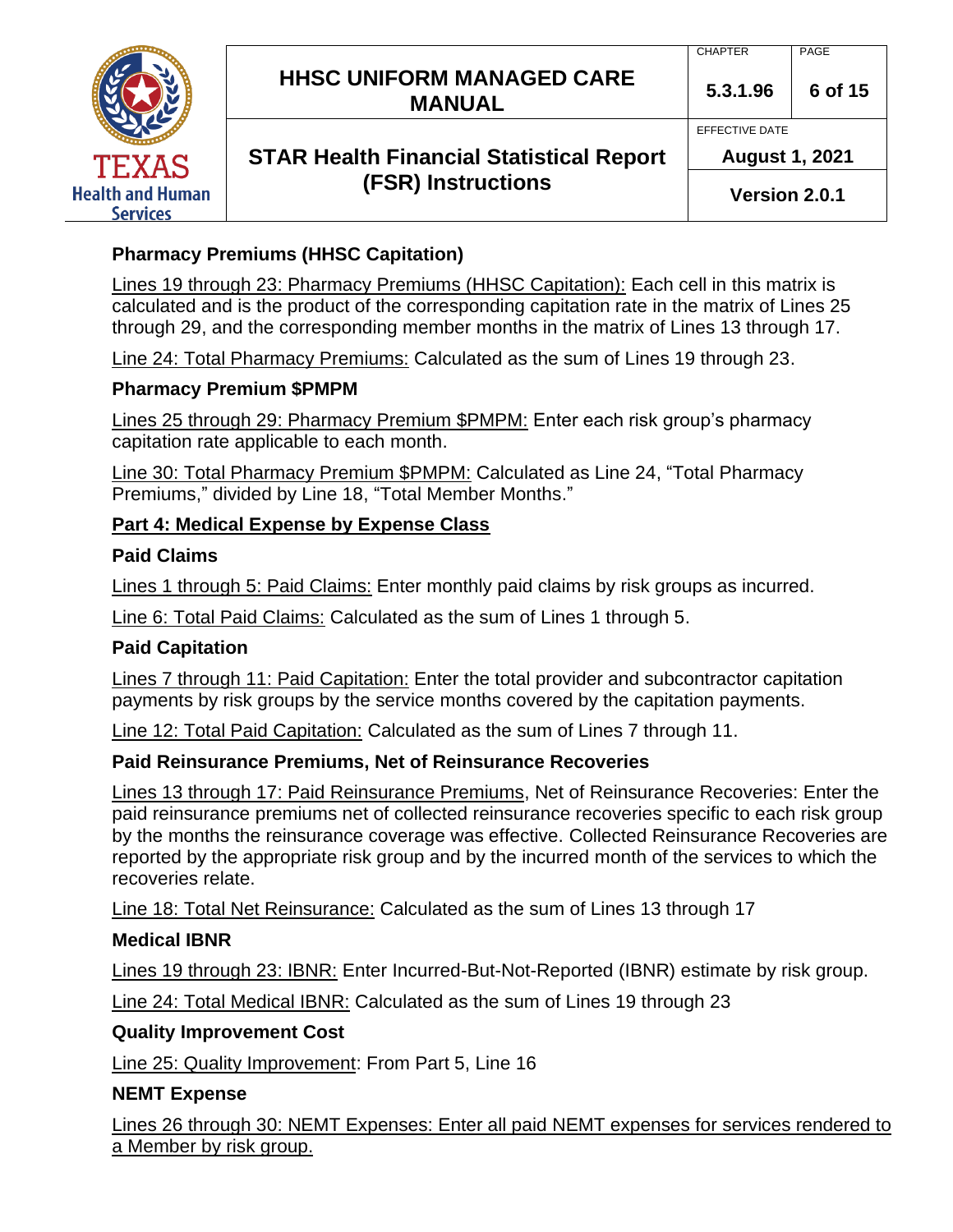|                                            | <b>HHSC UNIFORM MANAGED CARE</b><br><b>MANUAL</b> | <b>CHAPTER</b><br>5.3.1.96              | <b>PAGE</b><br>7 of 15 |
|--------------------------------------------|---------------------------------------------------|-----------------------------------------|------------------------|
| <b>TEXAS</b>                               | <b>STAR Health Financial Statistical Report</b>   | EFFECTIVE DATE<br><b>August 1, 2021</b> |                        |
| <b>Health and Human</b><br><b>Services</b> | (FSR) Instructions                                | Version 2.0.1                           |                        |

Line 31: Total NEMT Expense: Calculated as the sum of Lines 26 through 30.

## **Other Medical Expenses**

Lines 32 through 36: Other Medical Expenses: Enter any other medical expenses or adjustments to medical expenses not captured by "Paid Claims," "Paid Capitation," "Reinsurance Premiums Net of Reinsurance Recoveries," "Quality Improvement," or "IBNR" for each risk group. Examples of these expenses include, but are not limited to, incentives paid directly to physicians; third party recoveries, other recoveries, or settlements that have not been captured through claims adjustments in the claims processing system, FQHC reimbursement received from HHSC, and refunds. Please note third party recoveries should be reported in the quarter in which cash is received. Do not enter recoveries in the quarter in which services were provided unless the collection occurred in that same quarter.

Also include certain pharmacy-related expenses that are not included in Part 6, "Prescription Expenses" that cannot be processed as pharmacy encounters.

Pharmacy-related items that should be reported on the FSR under Part 4, "Other Medical," should be limited to covered benefits that are either:

- pharmacy Durable Medical Equipment (DME) (certain Home Health Supplies) that are not on HHSC's formulary, such as diabetic strips, meters, lancets, aerochamber devices, diaphragms; or
- drugs that are billed directly by the physician/clinic (not picked up at the pharmacy by the client).

Note that when certain pharmacy DME gets added to the formulary, it should be processed as a pharmacy encounter, and at that point be reported under "Prescription Expenses" instead of "Other Medical."

Amounts reported in "Other Medical" for appropriate pharmacy DME should not have any PBM administrative expense included; all PBM Admin is to be reported in the Admin FSR.

Line 37: Total Other Medical Expenses: Calculated as the sum of Lines 32 through 36.

Line 38: Other Medical Expenses: Identify each category of expense included in Lines 32 through 36 Other Medical Expenses. Identify the YTD dollar amount associated with each category of expense if more than one.

Section Beneath Line 38: No action necessary. These lines populate based on the member months' data entered in Part 3.

## **Part 5: Medical Expenses by Service Type**

Line 1: Physician Services: Primary Care: Enter all paid expenses related to the medical care provided to a Member by a primary care physician (PCP) upon first contact with the health care system for treatment of an illness or injury before referral. The PCP performs or directs the performance of primary care services which include, but are not limited to, case management, consultations, family planning, emergency room visits, inpatient visits, maternity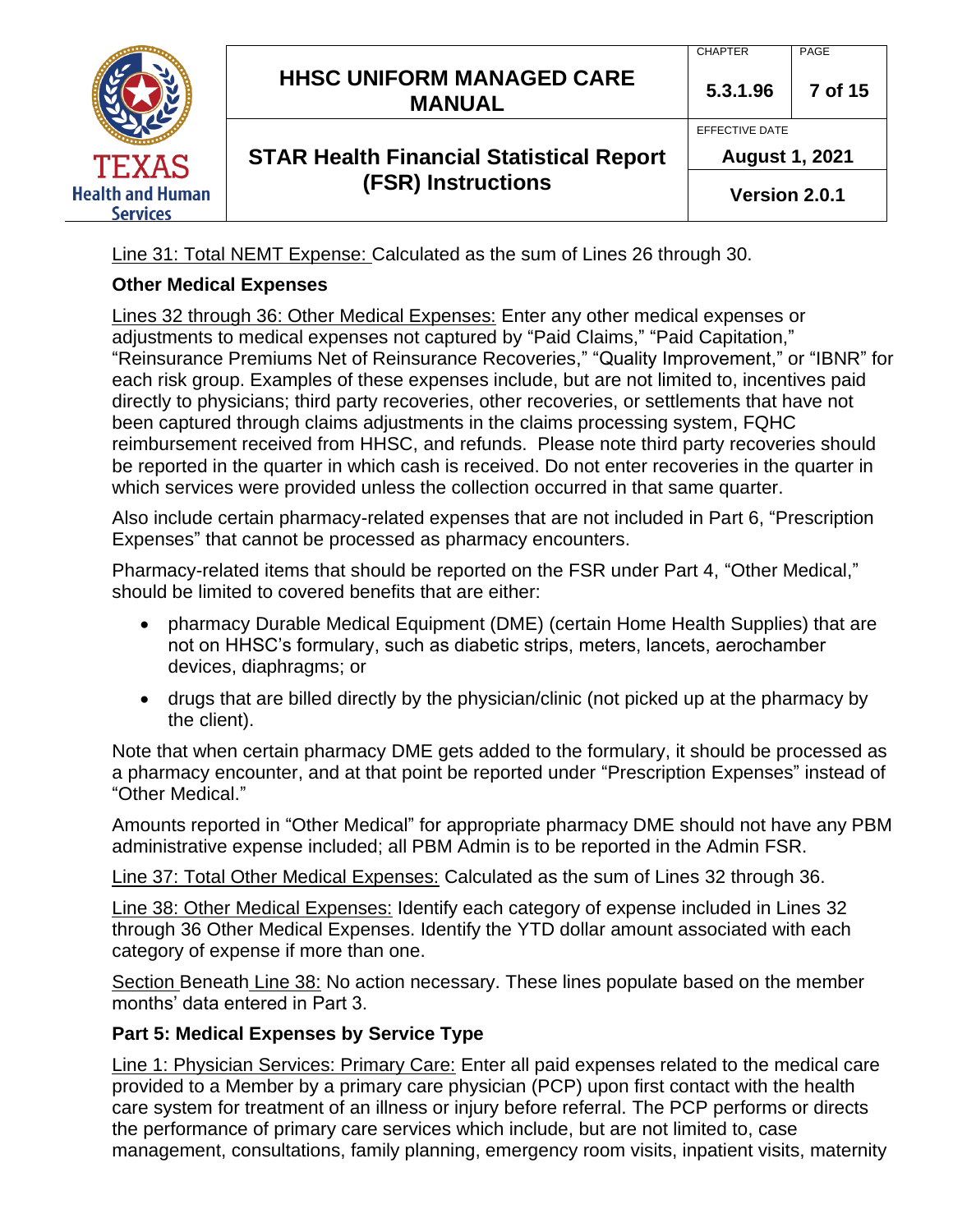|                                            | <b>HHSC UNIFORM MANAGED CARE</b><br><b>MANUAL</b> | <b>CHAPTER</b><br>5.3.1.96              | PAGE<br>8 of 15 |
|--------------------------------------------|---------------------------------------------------|-----------------------------------------|-----------------|
| <b>TEXAS</b>                               | <b>STAR Health Financial Statistical Report</b>   | EFFECTIVE DATE<br><b>August 1, 2021</b> |                 |
| <b>Health and Human</b><br><b>Services</b> | <b>(FSR) Instructions</b>                         | Version 2.0.1                           |                 |

care services, office visits, preventive care services, dispensing or prescribing medical supplies and pharmaceuticals, authorizing referrals to specialists, etc.

Under the Texas Medicaid Managed Care Program, all Members are required to have a primary care physician (PCP) when enrolling in a MCO. For expenses to be classified as PCP services, the performing provider at 24J on a CMS-1500 claim must be the Member's assigned PCP, and the services cannot represent "Deliveries - Professional Component." The amount paid covering all charges on a CMS-1500 claim is classified as PCP expense when the performing provider is the Member's PCP.

Line 2: Physician Services: Specialist: Enter all paid expenses related to the medical care provided to a patient by a physician whose practice is limited to a particular branch of medicine or surgery, e.g., cardiology or radiology, in which a physician specializes or is certified by a board of physicians. Generally, a Member must have a referral authorized by his/her assigned PCP to receive services from a specialist.

For expenses to be classified as "Specialist Physician Services," the performing provider identified at 24J on a CMS-1500 claim must be a physician who is not the Member's assigned PCP, and the services cannot represent Deliveries - Professional Component. The amount paid covering all charges on a CMS-1500 claim is classified as "Specialist Physician Services" when the performing provider is a physician who is not the Member's PCP.

Line 3: Physician Services: Deliveries – Professional Component: Enter paid expenses for the services of the delivering physician and the anesthesiologist, unless they are billed as part of the facility charge. Only the delivering physician and the anesthesiologist charges are included on Line 3, as they are the only charges included in the professional component of the DSP. Only those amounts paid for charges on a CMS-1500 claim identified with Delivery CPT Codes (and the HCPCS Codes with Modifiers for the FQHCs and RHCs) are classified as "Delivery – Professional Component." All other amounts paid for charges on the same CMS-1500 claim that are not identified with "Delivery Procedure Codes" are classified as PCP or specialist based on the criteria at Lines 1 and 2, respectively.

Line 4: Non-Physician Professional Services: Enter all paid expenses for medical care provided by non-physician healthcare services providers. These include, but are not limited to, audiologists, chiropractors, counselors, dentists, home health aides, licensed vocational nurses, occupational therapists, opticians, optometrists, physical therapists, psychologists, registered nurses, respiratory therapists, social workers, speech therapists, etc.

The total amount paid covering all charges on a CMS-1500 claim is classified as "Non-Physician Professional Services" when the performing provider at 24J is a non-physicianhealthcare services provider.

Line 5: Emergency Room Services: Enter all paid expenses incurred during an encounter in an emergency room, i.e., the section of a healthcare facility intended to provide rapid treatment for victims of sudden illness or trauma. Include the cost of emergency room equipment, facility usage, staff, and supplies.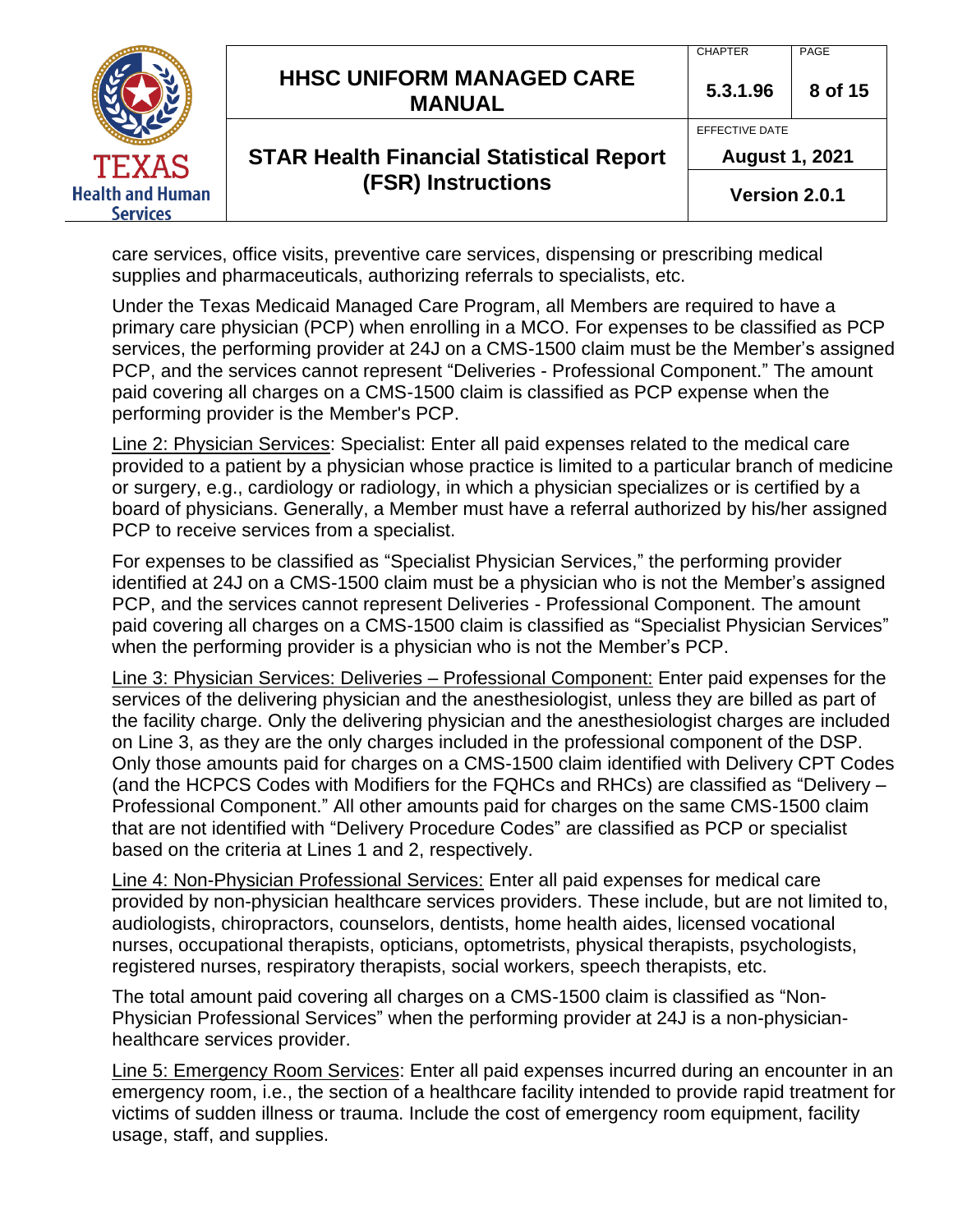|                                            | <b>HHSC UNIFORM MANAGED CARE</b><br><b>MANUAL</b> | <b>CHAPTER</b><br>5.3.1.96              | PAGE<br>9 of 15 |
|--------------------------------------------|---------------------------------------------------|-----------------------------------------|-----------------|
| <b>TEXAS</b>                               | <b>STAR Health Financial Statistical Report</b>   | EFFECTIVE DATE<br><b>August 1, 2021</b> |                 |
| <b>Health and Human</b><br><b>Services</b> | <b>(FSR) Instructions</b>                         | Version 2.0.1                           |                 |

The costs of emergency department ancillary services including laboratory services, radiology services, respiratory therapy services, and diagnostic studies, such as EKGs, CT scans, and supplies are also included on Line 5. Exclude non-staff attending or consulting physician billed separately as PCP and/or specialist services. The total amount paid by the MCO covering all charges on a UB04 claim that are incurred during an emergency room encounter are classified as "Emergency Room Services." Any amounts paid for any charges on a UB04 claim that include emergency room services that were incurred on a different service date than the emergency room encounter are classified as "Outpatient Facility Services," unless they represent additional emergency room encounters.

Line 6: Outpatient Facility Services: Enter all paid expenses for services rendered to a Member that remains in a hospital based or freestanding facility, such as an ambulatory surgical center, for less than 24 consecutive hours and the Member-patient is discharged from an outpatient status, except for emergency room services.

Outpatient facility services include, but are not limited to, the following items and services performed on an outpatient basis in a hospital based or freestanding facility:

- Observation, operating, and recovery room charges
- Surgical operations or procedures, day surgery
- Laboratory, nuclear medicine, pathology, and radiological services
- Diagnostic, therapeutic, and rehabilitative clinic or treatment services
- Injections, drugs, and medical supplies
- All medically necessary services and supplies ordered by a physician.

Exclude non-staff attending or consulting physician billed separately as PCP or specialist services. The amount paid covering all charges on a UB04 claim is classified as "Outpatient Facility Services" if the Type of Bill indicates the claim is for outpatient facility services, and there are no emergency room charges included.

Line 7: Inpatient Facility Services: Medical/Surgical: Enter all paid expenses for acute care facilities covering inpatient services for medical/surgical stays, intensive care units (ICUs), cardiac/coronary care units (CCUs), burn units, cancer treatment centers, etc. Also includes the expenses of non-acute care inpatient services rendered at extended care/skilled nursing facilities.

Inpatient medical/surgical services include, but are not limited to, the following items and services performed on an inpatient basis.

• Bed and board in semiprivate accommodations or in an intensive care or coronary care unit including meals, special diets, and general nursing services; and an allowance for bed and board in private accommodations including meals, special diets, and general nursing services up to the hospital's charge for its most prevalent semiprivate accommodations.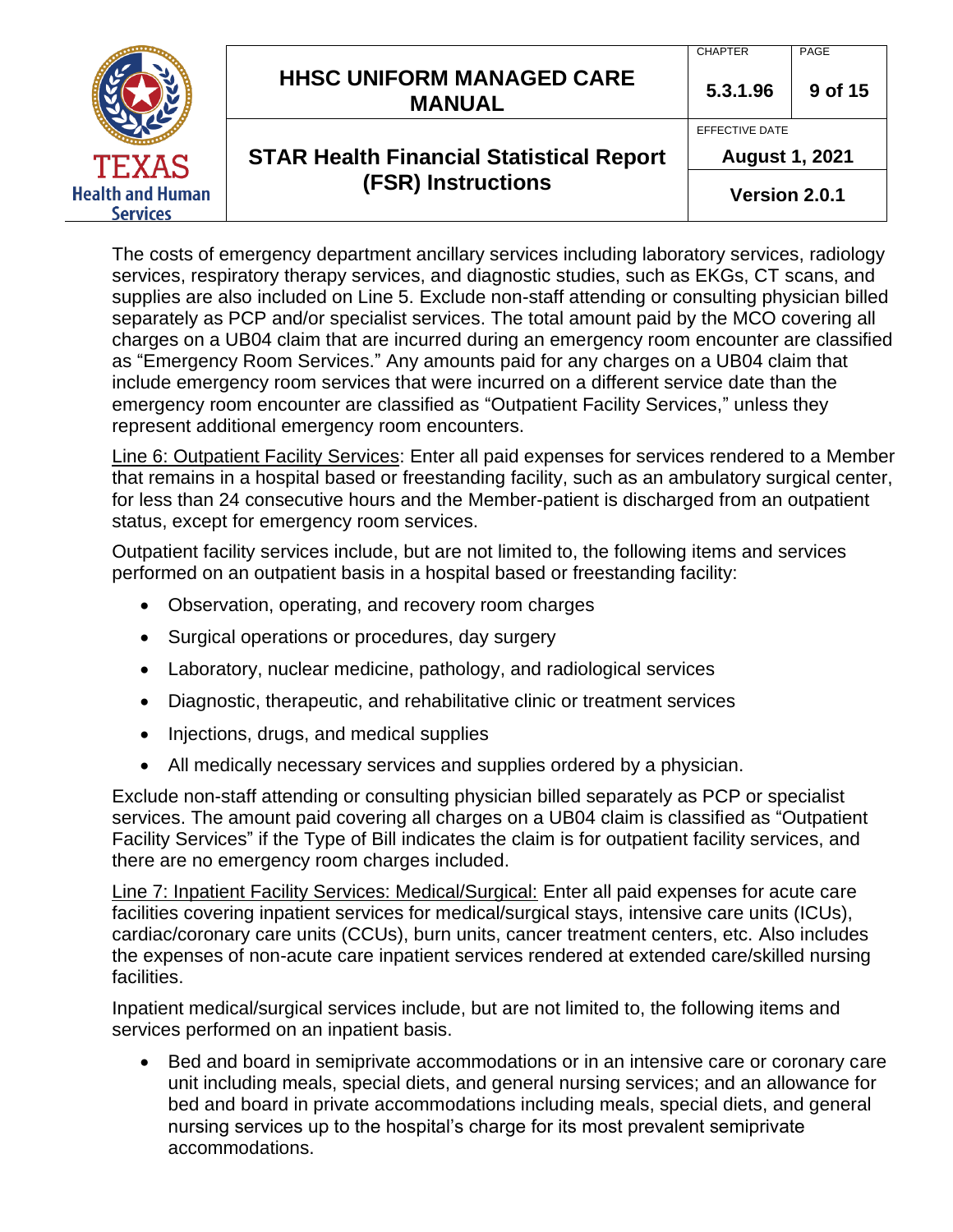

# **HHSC UNIFORM MANAGED CARE MANUAL 5.3.1.96 <sup>10</sup> of 15**

EFFECTIVE DATE

**August 1, 2021**

## **STAR Health Financial Statistical Report (FSR) Instructions**

**Version 2.0.1**

- Whole blood and packed red cells reasonable and necessary for treatment of illness or injury.
- Newborn care including routine care and specialized nursery care for newborns with specific problems.
- Other inpatient services include organ/tissue transplant services and rehabilitation services.
- All medically necessary services and supplies ordered by a physician.

The total amount paid covering all charges on a UB04 claim is classified as "Inpatient Facility Services" if the Type of Bill indicates the claim is for inpatient facility services, and there are no delivery charges included.

Line 8: Inpatient Facility Services: Deliveries – Facility Component: Enter paid expenses of all delivery services and supplies provided by the facility where the birth takes place, except for the "Professional Component." Only those amount(s) paid for charges on a UB04 claim identified with Delivery ICD-10 Codes are classified as "Delivery – Facility Component." Any amount(s) paid for any charges on the same UB04 inpatient claim that are not identified with Delivery ICD-10 Codes are classified as "Inpatient Facility Services – Medical/Surgical."

Line 9: Behavioral Health Services: Enter all paid expenses incurred for inpatient and outpatient mental health services and inpatient and outpatient chemical dependency services including both treatment and detoxification of alcohol and substance abuse. Only those amount(s) paid for charges on a CMS-1500 or UB04 claim identified with Behavioral Health Services ICD-10 or Revenue Codes are classified as "Behavioral Health Services." Any amount(s) paid for any charges on the same CMS-1500 or UB04 claim that are not identified with Behavioral Health Services ICD-10 or Revenue Codes should be classified in the appropriate medical expense classification.

Line 10: Vision Services: Enter all paid expenses incurred for vision services. This includes, but is not limited to, optometry and glasses.

Line 11: Miscellaneous Other: Enter all paid expenses of all medical services and supplies rendered that are not classified in any of the medical expense classifications above. "Miscellaneous Other" includes, but is not limited to, ambulance services and durable medical equipment (DME), oxygen, and other medical supplies obtained directly from these suppliers, i.e., not obtained incidental to physician, non-physician professional, or facility encounters. The total amount paid covering all charges on a CMS-1500 claim is classified as "Miscellaneous Other."

Line 12: Reinsurance Premiums: Enter paid expenses to obtain reinsurance coverage from reinsurance companies that assume all or part of the financial risks associated with catastrophic medical expenses that could, otherwise, be ruinous to the MCO. Offset any reinsurance premiums collected for any reinsurance risks assumed.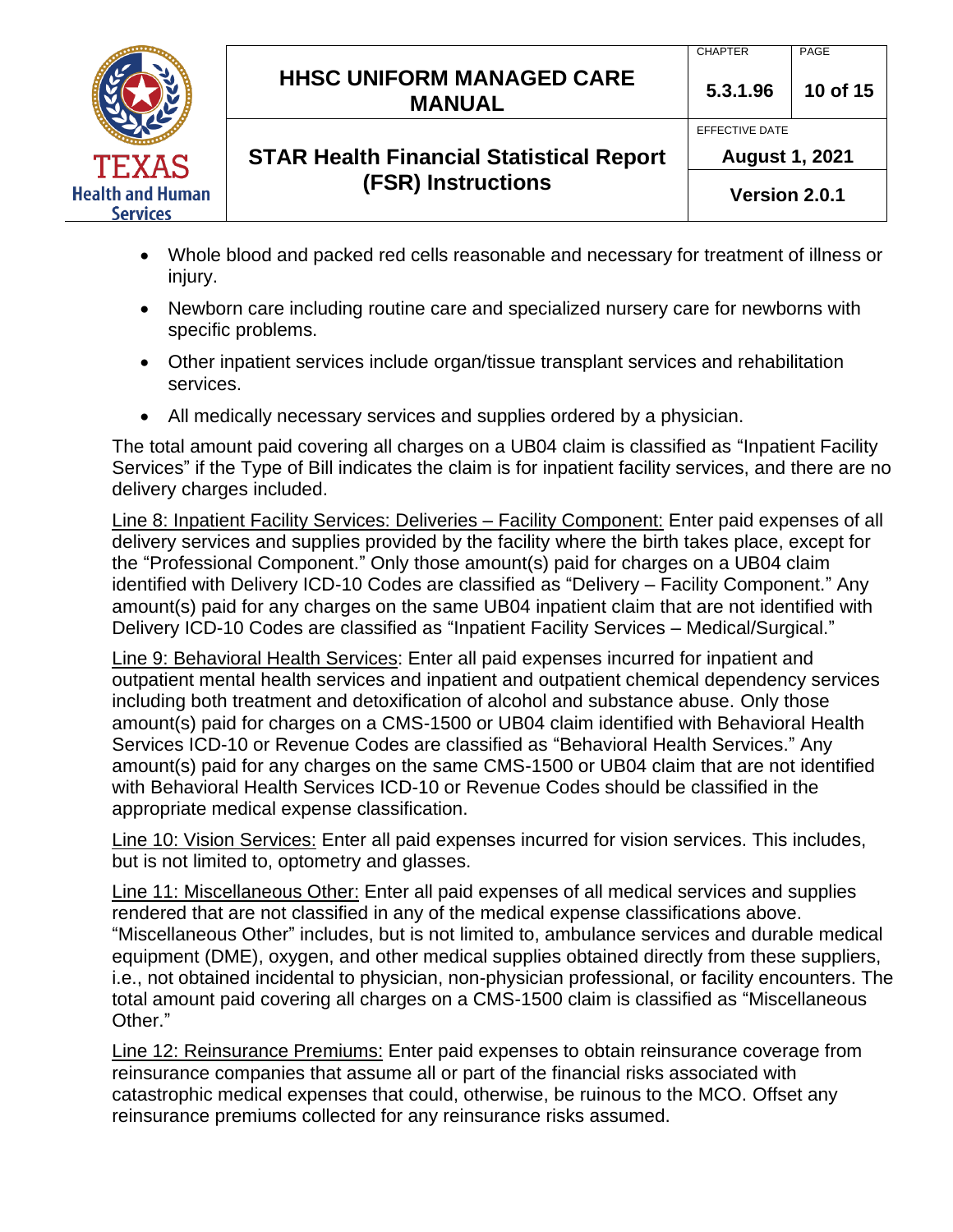|                                            |                                                   | <b>CHAPTER</b>        | PAGE     |
|--------------------------------------------|---------------------------------------------------|-----------------------|----------|
|                                            | <b>HHSC UNIFORM MANAGED CARE</b><br><b>MANUAL</b> | 5.3.1.96              | 11 of 15 |
|                                            |                                                   | EFFECTIVE DATE        |          |
| <b>TEXAS</b>                               | <b>STAR Health Financial Statistical Report</b>   | <b>August 1, 2021</b> |          |
| <b>Health and Human</b><br><b>Services</b> | <b>(FSR) Instructions</b>                         | Version 2.0.1         |          |

Line 13: Reinsurance Recoveries: Enter any and all return of funds or recovery of paid losses that have been collected from reinsurers associated with a particular case where catastrophic medical expenses have been incurred. Offset any reinsurance recoveries paid for reinsurance risks assumed. Record "Reinsurance Recoveries" in the month(s) in which the healthcare services were rendered to which the recoveries relate.

Line 14: Incurred But Not Reported (IBNR): Enter the total medical expenses accrual, which includes:

- Reported claims in process for adjudication;
- An estimated expense of the incurred but not reported healthcare services;
- Amounts withheld from paid claims and capitations;
- Any capitation payable to providers; and
- Any reinsurance payable to reinsurers for ceded risk, net of any reinsurance receivable for assumed risk.

The IBNR medical expenses accrual is an estimate of the expected healthcare expenses incurred but not paid based on claims lag schedules and completion factors, as well as, any counts of services rendered but not billed, e.g., pre-authorized hospital days. Any major change in the claims processing function that was not in effect during the period of time covered by the lag schedules could materially impact the estimated IBNR accrual; hence, actuarial judgment and adjustment may sometimes be needed.

#### **Note: No IBNR should be reported on the second final FSR reflecting expenses paid through the 334th day after the end of the contract period.**

Line 15: Incentives or Network Risk Retention: Enter any incentives paid directly to physicians, e.g., bonuses paid based on quality compliance measures.

Line 16 Quality Improvement: Enter the allocated "Quality Improvement Expenses" from the Quality Improvement FSR, Part 1b.

Line 17: NEMT Services: Enter all paid expenses for non-emergency medical transportation services rendered to a Member. Do not include ambulance services reported in Line 11, or administrative costs to arrange, re-schedule, or coordinate transport.

Line 18: Total Medical Expenses: Calculated as the sum of Lines 1 through 17.

Beneath Line 18 there are balancing lines which compare "Total Medical Expenses" entered in Part 4 to those on Part 5, Line 18. If the two parts do not balance the "Check" line will show "Not balanced" and a rounding adjustment may be entered in the shaded area labeled "Balance."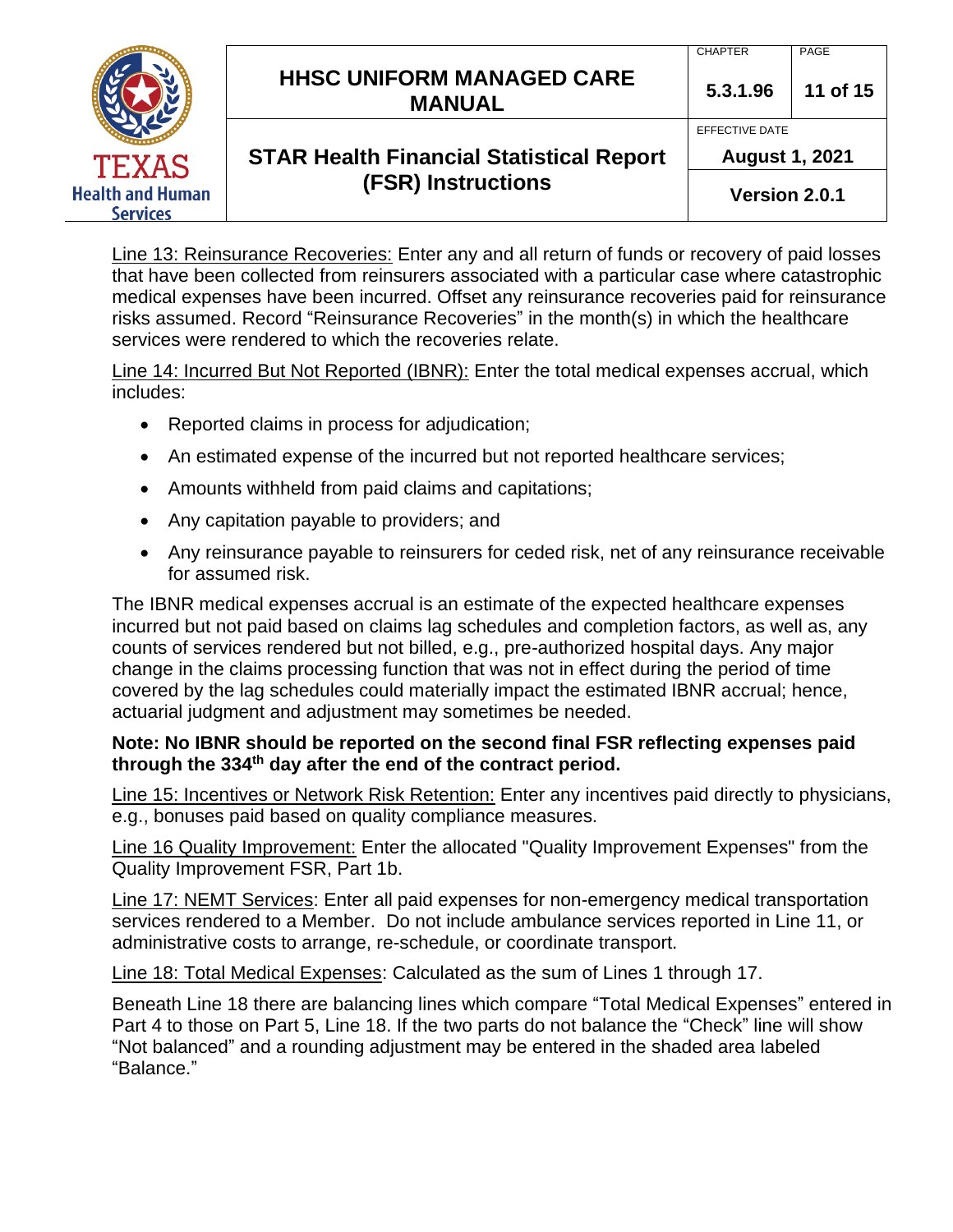|                                            | <b>HHSC UNIFORM MANAGED CARE</b>                                 | <b>CHAPTER</b><br>5.3.1.96              | PAGE<br>12 of 15 |
|--------------------------------------------|------------------------------------------------------------------|-----------------------------------------|------------------|
| <b>TEXAS</b>                               | <b>MANUAL</b><br><b>STAR Health Financial Statistical Report</b> | EFFECTIVE DATE<br><b>August 1, 2021</b> |                  |
| <b>Health and Human</b><br><b>Services</b> | <b>(FSR) Instructions</b>                                        | Version 2.0.1                           |                  |

### **Included in Total Medical Above**

Line 19: Total Related Party Expenses: Enter the total medical expenses paid to any companies affiliated with the MCO through common ownership for providing healthcare services in support of the Texas Medicaid operations of the MCO.

Line 20: % of Medical Expenses that are Related Party: Calculated as Line 19, "Total Related Party Expenses," divided by Line 18, "Total Medical Expenses."

Line 21: Capitated Services: PCPs, Hospitals, and Other Providers: Enter the total capitation paid to providers that do not pay claims to other providers from the capitation payments received.

Line 22: Capitated Services: BH, Vision, etc.: Enter the total capitation paid to subcontractors in which the capitation is the funding source for paying claims for healthcare services performed.

#### **Not Included in Total Medical Above**

Line 23: Total Medical Value Added Services: Enter the expenses approved by HHSC and paid by the MCO for Medicaid Members' services that are not covered under the HHSC Capitation nor reimbursed by HHSC. These expenses are the financial responsibility of the MCO. They are not included in "Total Medical Expenses" in the MCO FSR. The specific Value Added Services are included in the Contract for Services between HHSC and MCO.

Line 24: Total Case-by-Case Services: Enter the expenses paid by the MCO for Medicaid Members' additional benefits that are outside the scope of services covered under the Contract, and are not value-added services. These expenses are the financial responsibility of the MCO. They are not included in "Total Medical Expenses" in the MCO FSR. Services may be based on Medical Necessity, cost-effectiveness, the wishes of the Member or the Member's Legally Authorized Representative (LAR)/Medical Consenter, or the potential for improved health status of the Member. The MCO must maintain documentation of each authorized service provided to each Member.

#### **Other**

Line 25: Behavioral Health Services \$PMPM: Calculated as Line 9, "Behavioral Health Services," divided by Part 1, Line 1, "Member Months."

Line 26: Vision Services \$PMPM: Calculated as Line 10, "Vision Services," divided by Part 1, Line 1, "Member Months."

Line 27: Emergency Room as a % of Medical Expenses: Calculated as Line 5, "Emergency Room Services," divided by Line 18, "Total Medical Expenses," excluding the sum of Lines 12 through 15, which are "Reinsurance Premiums," "Reinsurance Recoveries," "IBNR," and "Incentives/Network Risk Retention."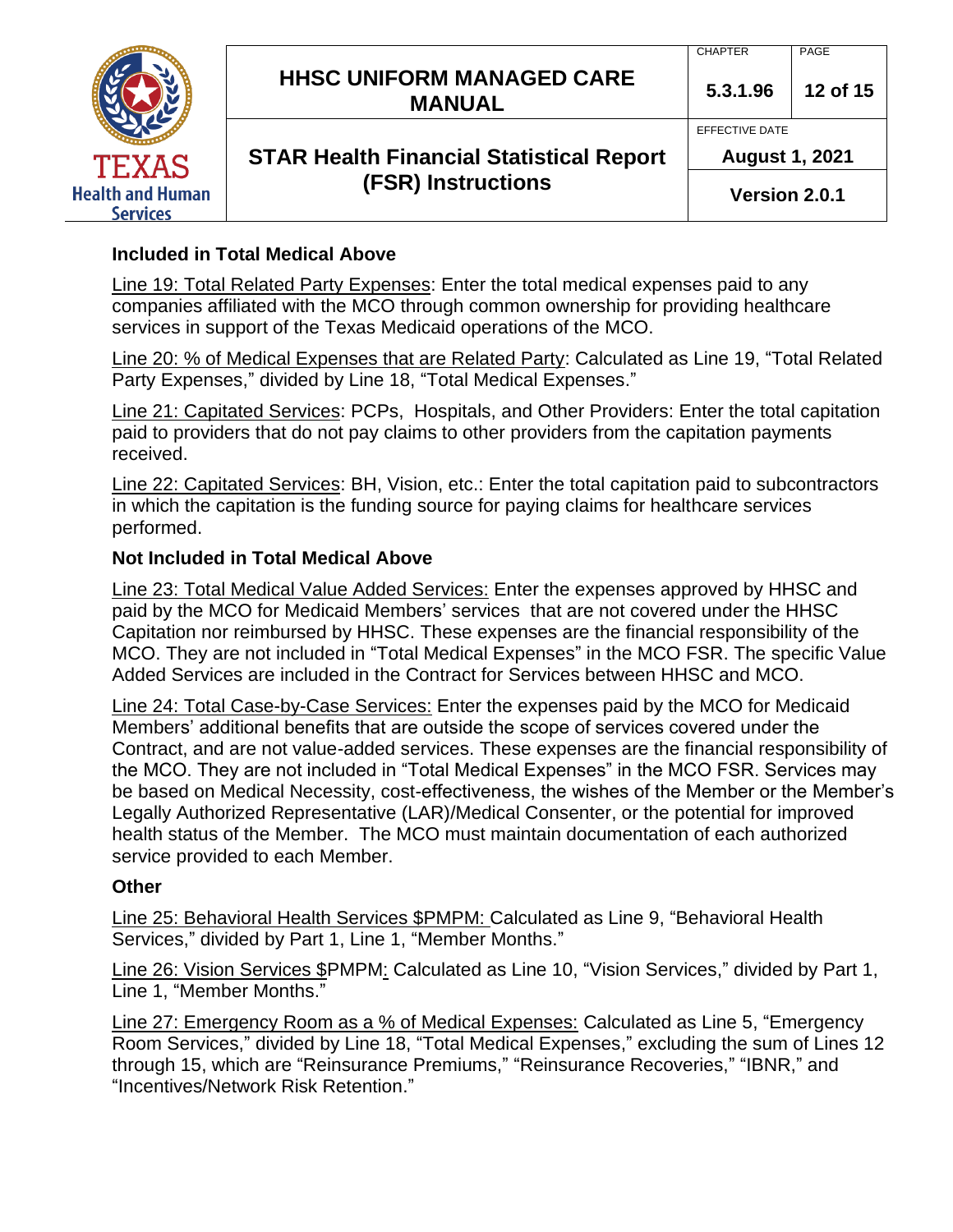|                                            | <b>HHSC UNIFORM MANAGED CARE</b><br><b>MANUAL</b> | <b>CHAPTER</b><br>5.3.1.96              | PAGE<br>13 of 15 |
|--------------------------------------------|---------------------------------------------------|-----------------------------------------|------------------|
| TEXAS                                      | <b>STAR Health Financial Statistical Report</b>   | EFFECTIVE DATE<br><b>August 1, 2021</b> |                  |
| <b>Health and Human</b><br><b>Services</b> | <b>(FSR) Instructions</b>                         | Version 2.0.1                           |                  |

## **Part 6: Prescription Expense by Risk Group**

## **Prescription Expense (excluding PBM Admin)**

Lines 1 through 5: Prescription Expense (excluding PBM Admin): Enter the prescription expense by risk group based on Pharmacy Encounters. Exclude PBM admin fees.

Line 6: Prescription Paid Claims Expense: Calculated as the sum of Lines 1 through 5.

Line 7: IBNR related to Prescriptions: Enter the estimated dollar amount of pharmacy prescriptions incurred for which claims have not been received.

Line 8: TPL pay & chase collected (related to Pharmacy only): Enter the dollars collected from third parties in the month in which cash is received. Do not enter recoveries in the month in which services were provided unless the collection occurred in that same month.

Line 9: Prescription Expense (excluding PBM Admin): Calculated as the sum of Lines 6 and 7, less Line 8.

## **Prescription Expense \$PMPM**

Lines 10 through 14: Prescription Expense \$PMPM: Calculated as "Prescription Expense" for each risk group as reported on Lines 1 through 5, divided by the corresponding "Member Months" for each risk group as reported on Part 3, Lines 13 through 17.

Line 15: Prescription Paid Claims Expense \$PMPM: Calculated as Line 6, "Prescription Paid Claims Expense," divided by Part 3, Line 18, "Total Member Months."

Line 16: Prescription Expense including IBNR \$PMPM: Calculated as the sum of Line 6, "Prescription Paid Claims Expense," and Line 7, "IBNR related to Prescriptions," divided by Part 3, Line 18, "Total Member Months."

## **# of Prescriptions**

Lines 17 through 21: # of Prescriptions: Enter the number of prescriptions filled by each risk group by month.

Line 22: # of Prescriptions in IBNR (Line 7 above): Enter the estimated number of prescriptions incurred for which claims have not been received.

Line 23: Total # of Prescriptions: Calculated as the sum of Lines 17 through 22.

## **Cost per Prescription (excluding PBM Admin)**

Line 24 through 28: Cost per Prescription (excluding PBM Admin): Calculated as "Prescription Expense" for each risk group as reported in Lines 1 through 5, divided by the corresponding "# of Prescriptions" for each risk group as reported on Lines 17 through 21.

Line 29: Average Cost of Paid Claims per Prescription: Calculated by dividing Line 6, "Prescription Paid Claims Expense," by the total "# of Prescriptions" in Lines 17 through 21.

Line 30: IBNR related to Prescriptions: Calculated by dividing Line 7, "IBNR related to Prescriptions," by Line 22, "# of Prescriptions in IBNR."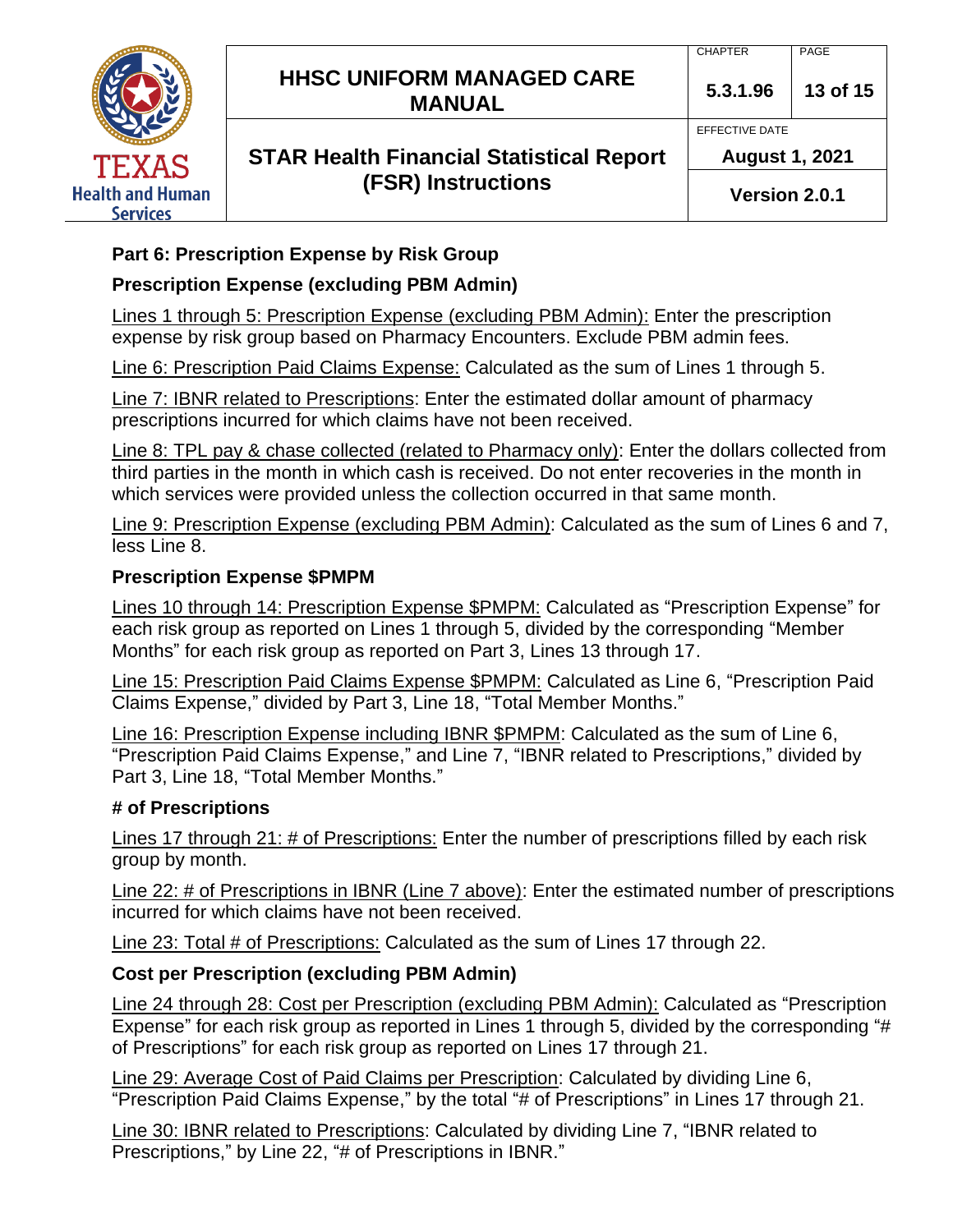|                                     | <b>HHSC UNIFORM MANAGED CARE</b><br><b>MANUAL</b> | <b>CHAPTER</b><br>5.3.1.96              | PAGE<br>14 of 15 |
|-------------------------------------|---------------------------------------------------|-----------------------------------------|------------------|
| <b>TEXAS</b>                        | <b>STAR Health Financial Statistical Report</b>   | EFFECTIVE DATE<br><b>August 1, 2021</b> |                  |
| <b>Health and Human</b><br>Services | <b>(FSR) Instructions</b>                         | Version 2.0.1                           |                  |

Line 31: Total Average Cost per Prescription (excluding PBM Admin): Calculated as Line 9, "Prescription Expense (excluding PBM Admin)," divided by Line 23, "Total # of Prescriptions."

Line 32: % Prescription Cost to Rx (Prescription) Premium: Calculated as Line 9, "Prescription Expense (excluding PBM Admin)," divided by Part 1, Line 4, "Pharmacy Premiums."

## **# of Prescriptions per Member-Month**

Lines 33 through 37: # of Prescriptions per Member-Month: Calculated as "# of Prescriptions" for each risk group as reported on Lines 17 through 21, divided by the corresponding "Member Months" for each risk group as reported on Part 3, Lines 13 through 17.

Line 38: Average # of Paid Prescriptions per Member-Month: Calculated as the sum of Lines 17 through 21, divided by Part 3, Line 18, "Total Member Months."

Line 39: Average # of Prescriptions per Member-Month including IBNR: Calculated as Line 23, "Total # of Prescriptions," divided by Part 3, Line 18, "Total Member Months."

## **Generic Split for Paid Prescriptions**

Line 40: % Generic, by # of Prescriptions: Enter the % of prescriptions filled with generic brands.

Line 41: % Generic, by Aggregate \$ Gross Cost: Enter the % of gross cost associated with generic prescriptions.

## **Other**

Line 42: Included in Line 6 above: Non-PBM expenditures: Input the portion, if any, of Line 6 above that was not processed by the MCO's PBM (i.e., not billed to the MCO by the PBM).

Line 43: Included in Line 23 above: Non-PBM # of Rx (Prescriptions): Input the portion, if any, of Line 23 above that would correspond to the dollars in the Line 42.

Line 44: Excluded from Line 6: PBM \$ in Part 4 Other Med Exp: Input the portion, if any, of total PBM billings not processed as Encounters but reported in Part 4, "Other Medical Expenses." Include non-formulary Rx (Prescriptions) DME; do not include any admin expense.

Line 45: Excluded from Line 23: PBM # of Rx (Prescriptions) related to Line 44: Input the quantity that corresponds to the dollars in Line 44.

Line 46: Total PBM \$ billed to MCO (excluding PBM Admin): Calculated as Line 42, subtracted from Line 6, "Prescription Paid Claims Expense," plus Line 44.

Line 47: Total PBM Qty of Rx (Prescriptions): Calculated as Line 43, subtracted from Line 23, "Total # of Prescriptions," plus Line 45.

Line 48: Please provide the last NCPDP (National Council for Prescription Drug Programs) adjudication date of actual pharmacy payments (Pharmacy Benefit Manager/PBM invoiced date range) included in "Prescription Paid Claims Expense" Line 6 above. This date will be used in the Pharmacy Reconciliation Report.